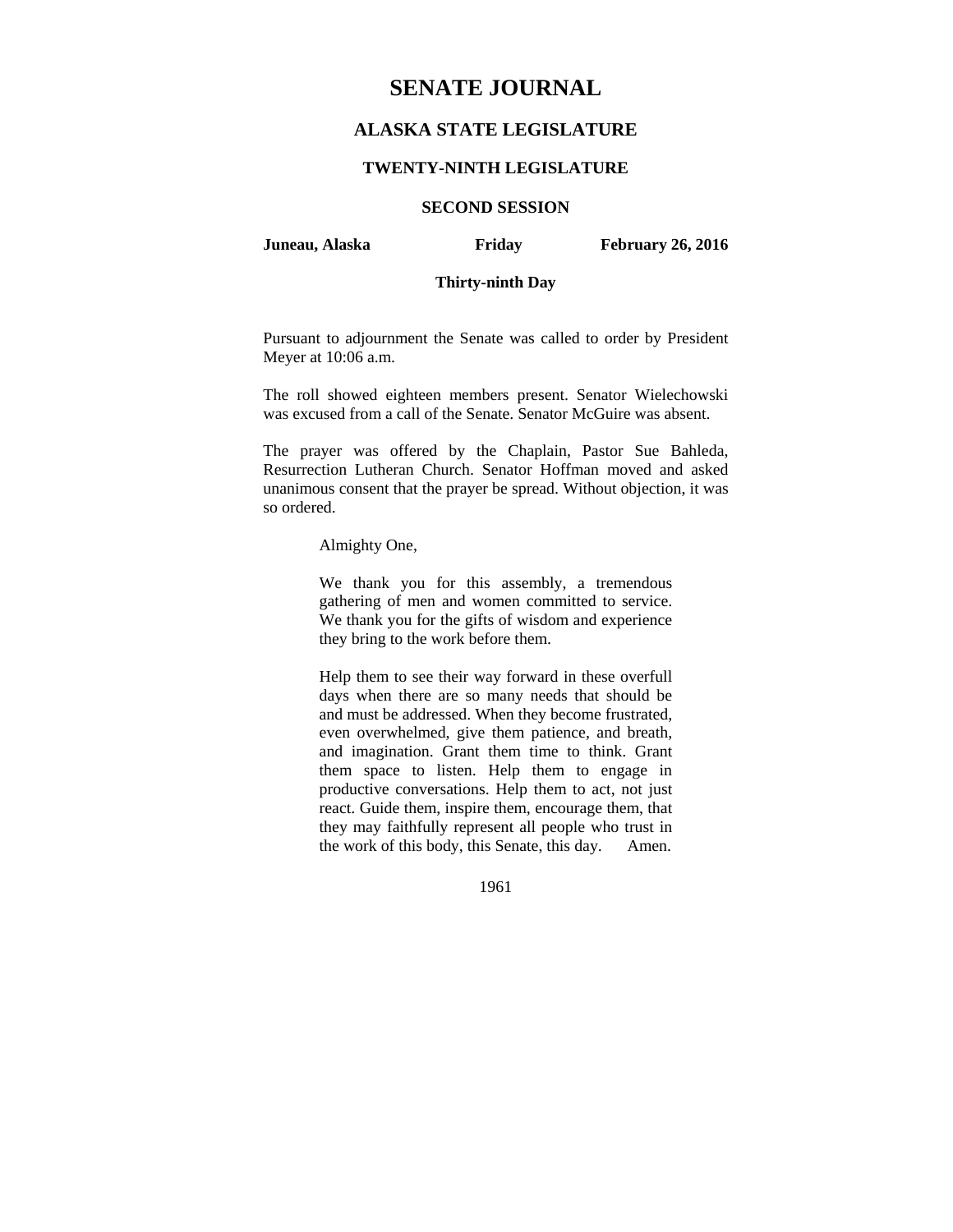Girl Scout Troop 4018 led the Senate in the Pledge of Allegiance.

### **Certification**

Senator Coghill moved and asked unanimous consent that the journals for the thirty-seventh and thirty-eighth legislative days be approved as certified by the Secretary. Without objection, it was so ordered.

### **Communications**

The following reports are on file in the Office of the Secretary of the Senate:

Department of Labor and Workforce Development Alaska Technical and Vocational Education Program Fiscal Year 2015 Report in accordance with AS 23.15.835

Department of Labor and Workforce Development Alaska Workforce Investment Board Training Program Performance for Participants Exiting Programs in State Fiscal Year 2014 in accordance with AS 23.15.580

### **Standing Committee Reports**

Reports dated February 25 were read stating:

In accordance with AS 39.05.080, the State Affairs Committee reviewed the following and recommends the appointments be forwarded to a joint session for consideration:

### **State Board of Parole**

Steve Meyer – Kenai Jason Wilson – Juneau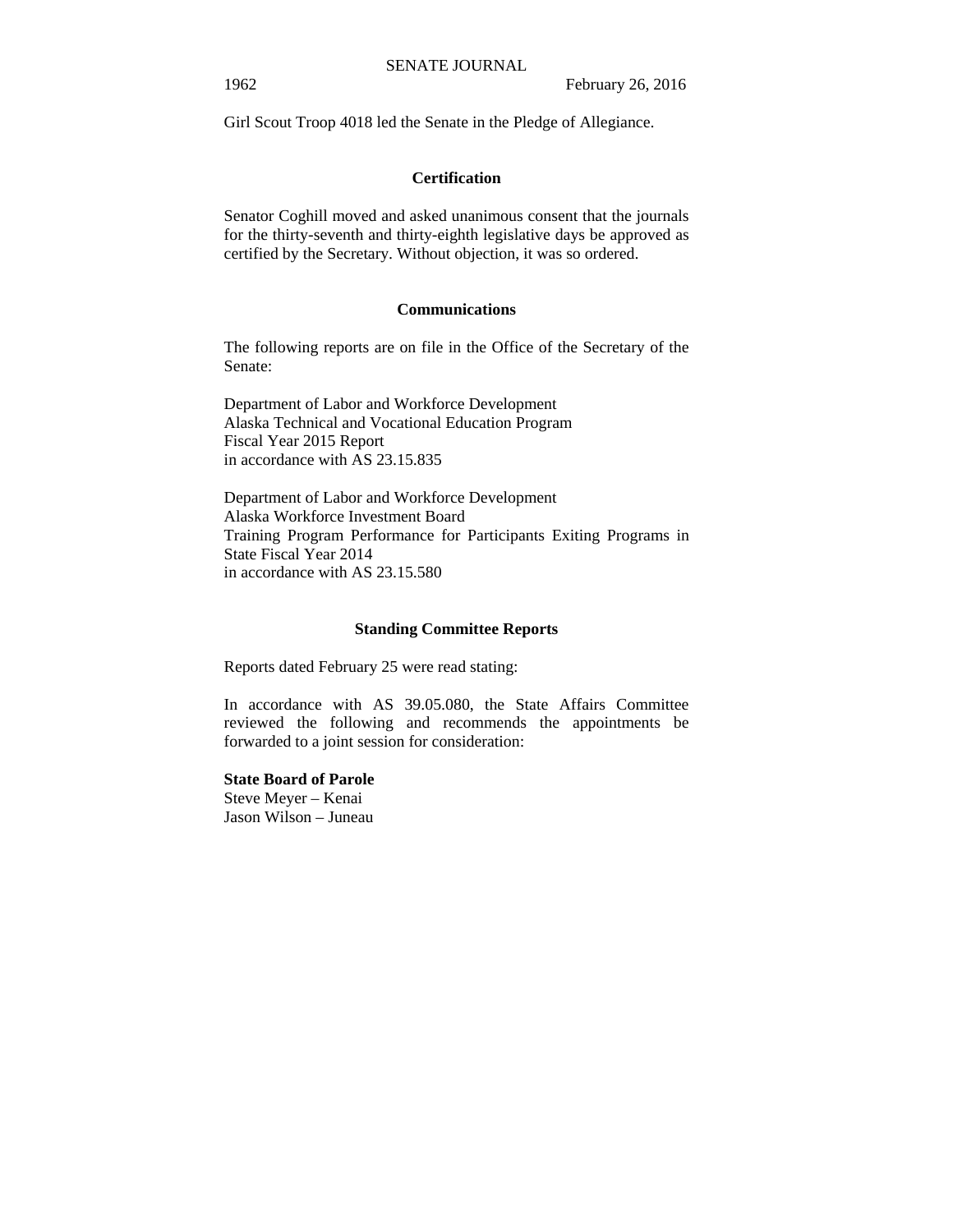# **Alaska Police Standards Council**

Carrie Belden – Anchorage Bryce Johnson – Juneau John Papasodora – Nome Brad Reich – Kiana Kelly Swihart – Petersburg

### **Violent Crimes Compensation Board**

Gerad Godfrey – Eagle River

This does not reflect an intent by any of the members to vote for or against the confirmation of the individuals during any further sessions.

Signing the reports: Senator Stoltze, Chair; Senators Coghill, Huggins, McGuire.

### **SB 123**

The Judiciary Committee considered SENATE BILL NO. 123 "An Act relating to the penalty for the use of electronic devices while driving" and recommended it be replaced with

> CS FOR SENATE BILL NO. 123(JUD) "An Act relating to the bail forfeiture schedule and the penalty for the use of electronic devices while driving; and providing for an effective date."

Signing do pass: Senator McGuire, Chair; Senators Coghill, Costello.

The following previously published fiscal information applies: Fiscal Note No. 1, zero, Department of Public Safety Fiscal Note No. 2, zero, Department of Administration

The bill was referred to the Rules Committee.

### **SB 174**

The Education Committee considered SENATE BILL NO. 174 "An Act relating to the regulation of firearms and knives by the University of Alaska" and recommended it be replaced with

CS FOR SENATE BILL NO. 174(EDC)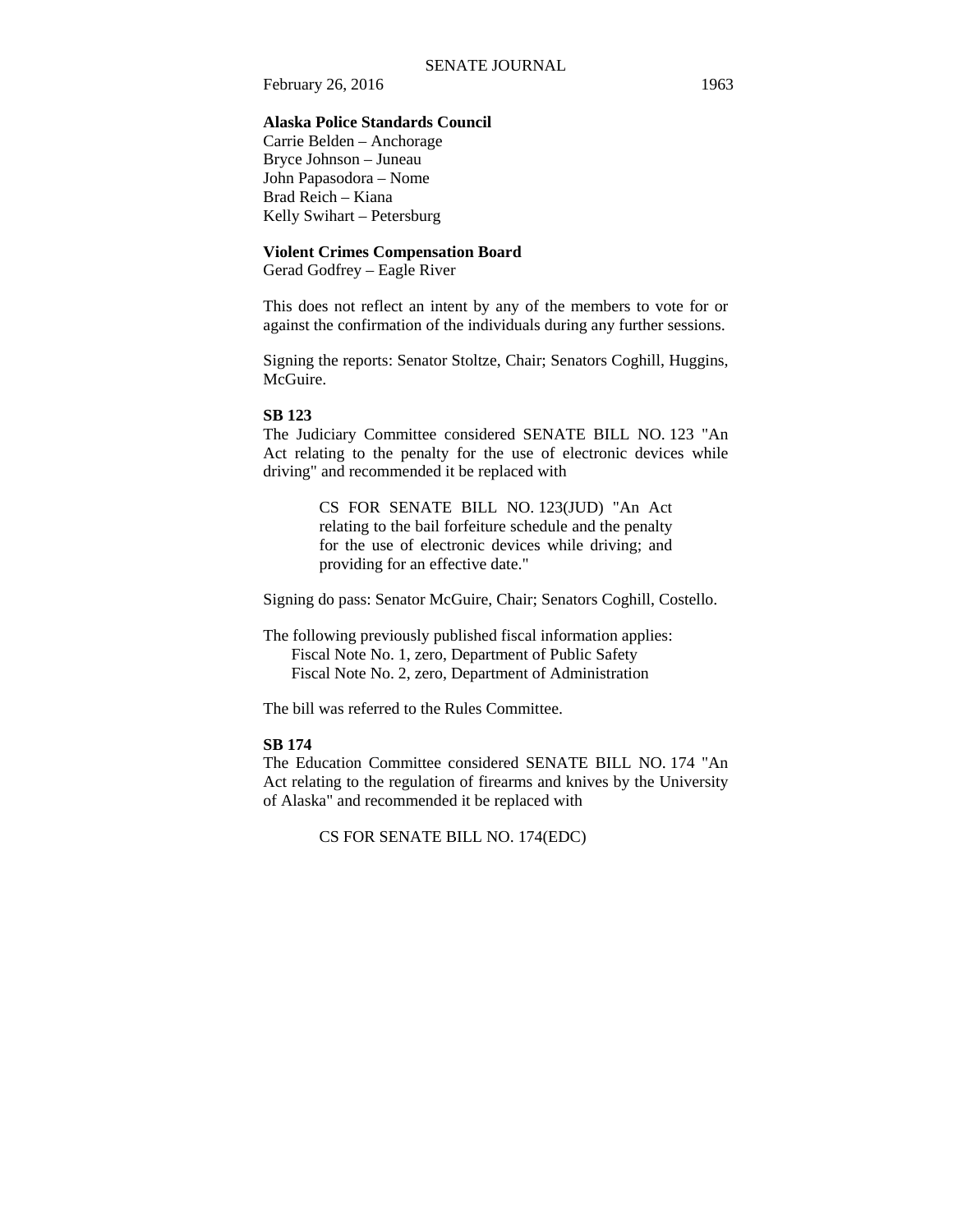Signing do pass: Senator Dunleavy, Chair; Senator Huggins. Signing do not pass: Senator Gardner. Signing no recommendation: Senator Giessel.

The following fiscal information was published today: Fiscal Note No. 1, University of Alaska

President Meyer added a Finance Committee referral to the bill.

The bill was referred to the Judiciary, then Finance Committees.

### **Introduction and Reference of Senate Bills**

### **SB 202**

SENATE BILL NO. 202 BY THE SENATE JUDICIARY COMMITTEE, entitled:

> "An Act relating to providing medical insurance coverage to certain surviving spouses and dependent children of peace officers and firefighters; and providing for an effective date."

was read the first time and referred to the Labor and Commerce and Finance Committees.

### **Consideration of the Calendar**

#### **Third Reading of Senate Bills**

# **SB 89**

CS FOR SENATE BILL NO. 89(RLS) "An Act relating to a parent's right to direct the education of a child; prohibiting a school district from contracting with an abortion services provider; prohibiting a school district from allowing an abortion services provider to furnish course materials or provide instruction concerning sexuality or sexually transmitted diseases; and relating to physical examinations for teachers" was read the third time.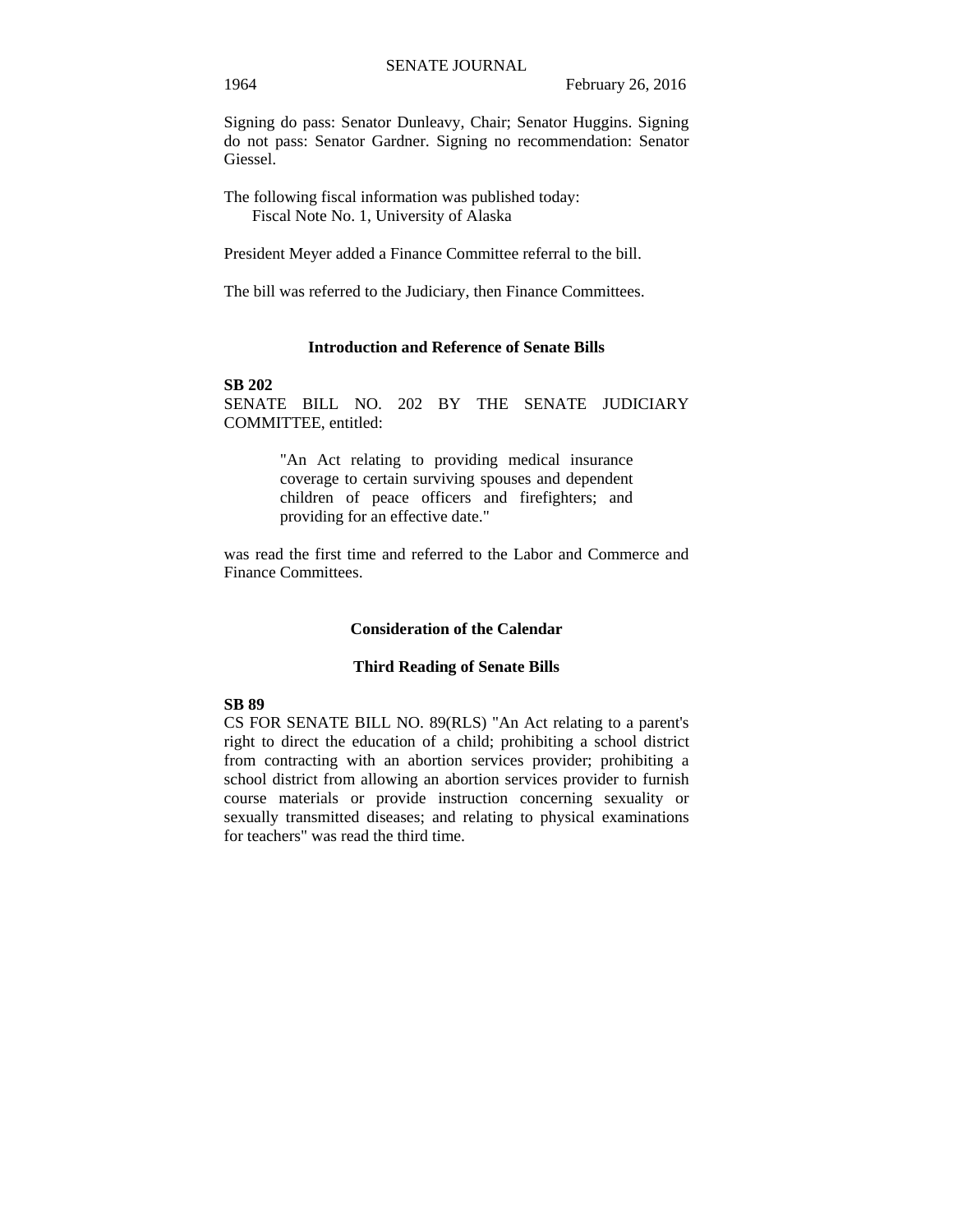Senator Gardner moved that the bill be returned to second reading for all amendments offered today. Without objection, the bill was returned to second reading.

Amendment No. 1 was not offered.

Senator Gardner offered Amendment No. 2:

Page 2, line 21, following "AS 14.30.020":

Insert "if the child's parent withdrew the child from the activity, class, program, or standards-based assessment or test or gave permission for the child's absence"

Senator Gardner moved for the adoption of Amendment No. 2. Senator Stoltze objected, then withdrew his objection. There being no further objection, Amendment No. 2 was adopted.

Senator Gardner offered Amendment No. 3:

Page 2, lines 3 - 8:

Delete "because of concern regarding

(A) content involving human reproduction or sexual matters:

(B) inquiries into personal or private family affairs of the student or family that are not a matter of public record or subject to public observation"

Senator Gardner moved for the adoption of Amendment No. 3. Without objection, Amendment No. 3 was adopted.

Senator Gardner offered Amendment No. 4:

Page 2, lines 9 - 10:

Delete ", but not more than six weeks,"

Senator Gardner moved for the adoption of Amendment No. 4. Without objection, Amendment No. 4 was adopted.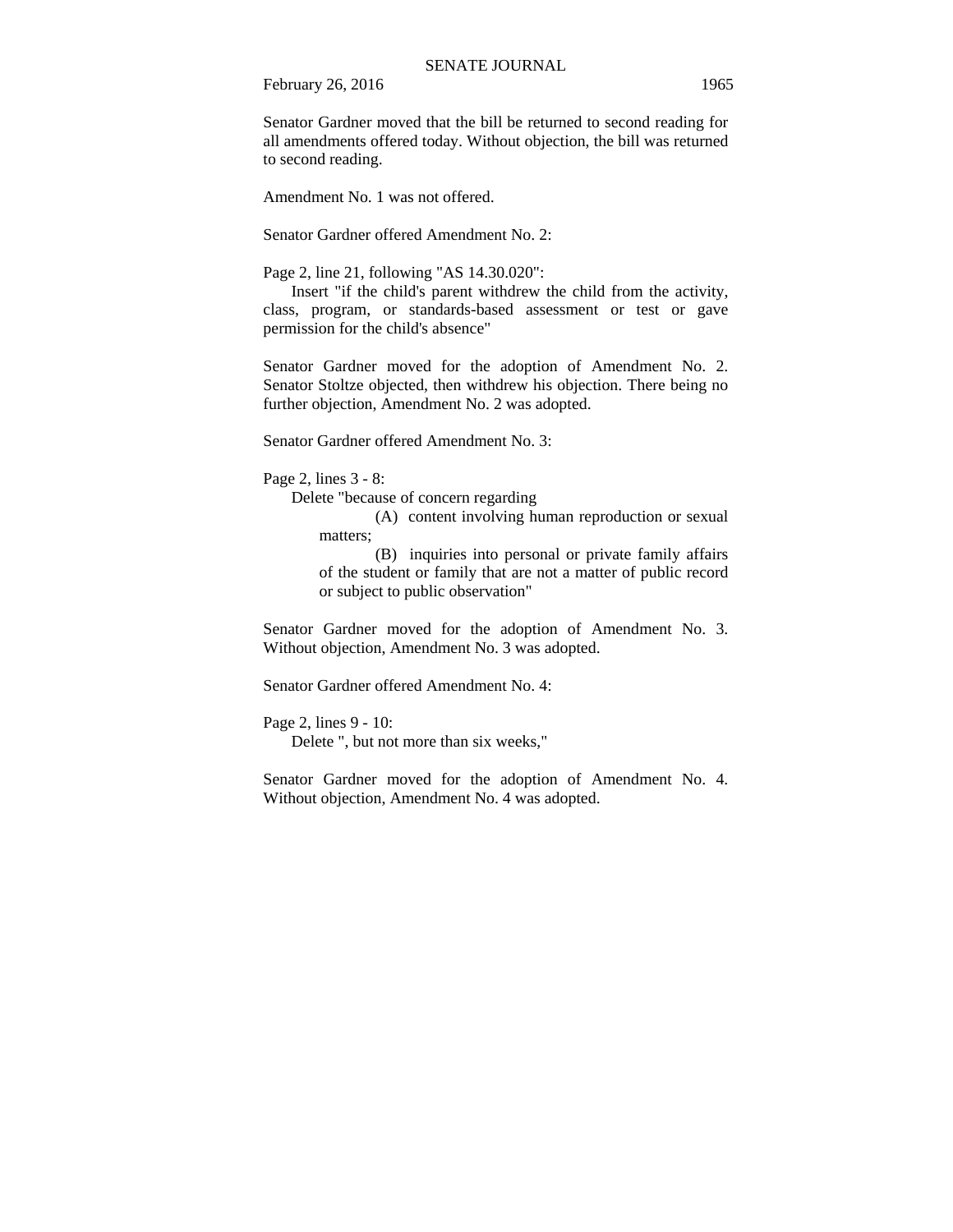Senator Gardner offered Amendment No. 5:

Page 2, following line 29:

Insert a new subsection to read:

"(c) Nothing in this section prohibits a school employee or volunteer from answering a question from a child about any topic."

Reletter the following subsection accordingly.

Senator Gardner moved for the adoption of Amendment No. 5. Without objection, Amendment No. 5 was adopted.

Senator Gardner offered Amendment No. 6:

Page 1, line 4: Delete "**and**"

Page 1, line 5, following "**teachers**": Insert "**; and providing for an effective date**"

Page 3, following line 4:

Insert a new bill section to read:

"**\* Sec. 2.** AS 14.03.016(c), enacted by sec. 1 of this Act, is amended by adding a new paragraph to read:

(5) "human reproduction or sexual matters" does not include curricula or materials for

(A) sexual abuse and sexual assault awareness and prevention training required under AS 14.30.355; or

(B) dating violence and abuse awareness and prevention training required under AS 14.30.356."

Renumber the following bill sections accordingly.

Page 3, following line 19:

Insert a new bill section to read:

"**\* Sec. 6.** Section 2 of this Act takes effect June 30, 2017."

Senator Gardner moved for the adoption of Amendment No. 6. Without objection, Amendment No. 6 was adopted.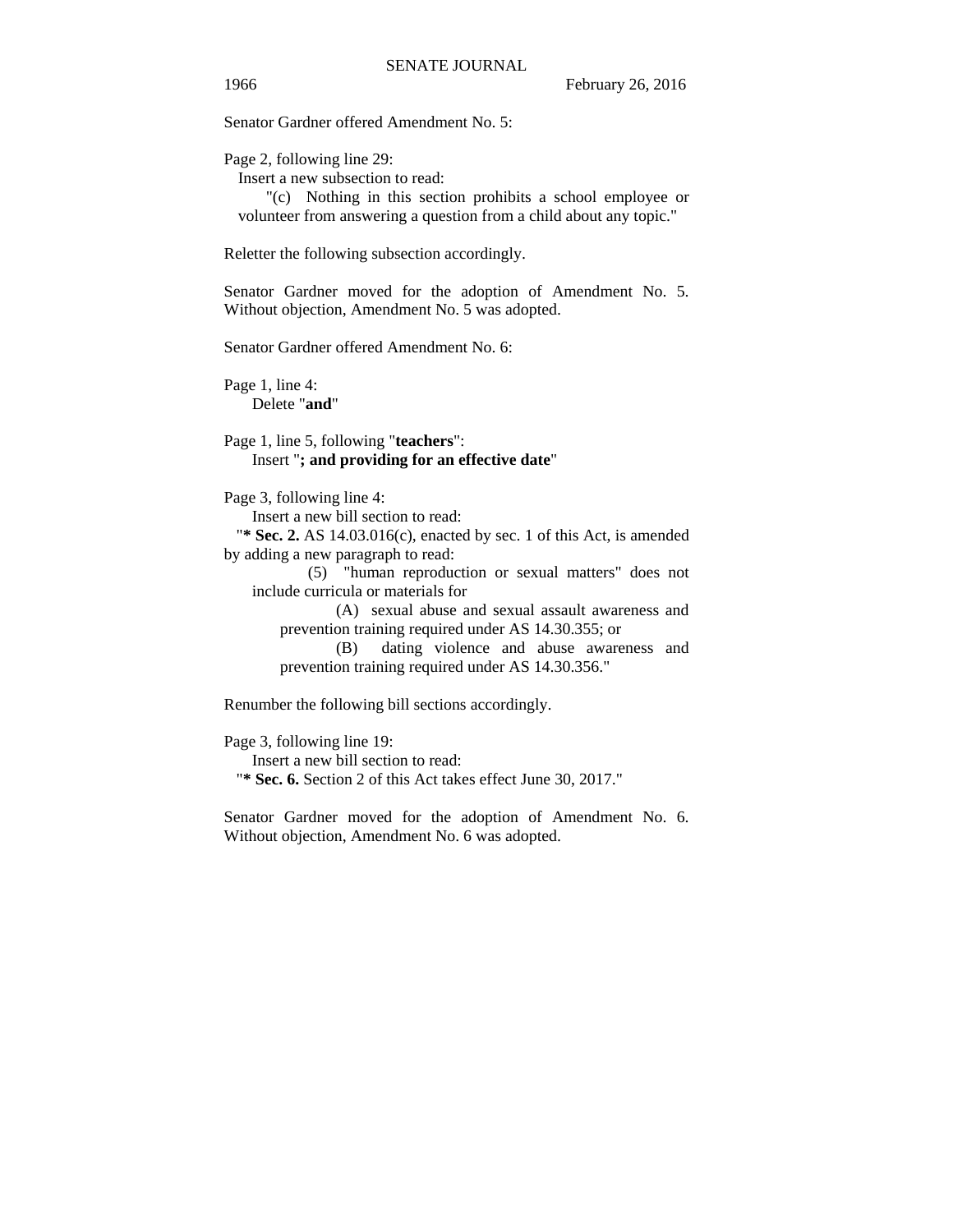CS FOR SENATE BILL NO. 89(RLS) am(edf add) was automatically in third reading.

The question being: "Shall CS FOR SENATE BILL NO. 89(RLS) am(edf add) "An Act relating to a parent's right to direct the education of a child; prohibiting a school district from contracting with an abortion services provider; prohibiting a school district from allowing an abortion services provider to furnish course materials or provide instruction concerning sexuality or sexually transmitted diseases; relating to physical examinations for teachers; and providing for an effective date" pass the Senate?" The roll was taken with the following result:

CSSB 89(RLS) am(efd add) Third Reading - Final Passage

#### **YEAS: 11 NAYS: 7 EXCUSED: 1 ABSENT: 1**

Yeas: Coghill, Costello, Dunleavy, Giessel, Huggins, Kelly, MacKinnon, Meyer, Micciche, Olson, Stoltze

Nays: Bishop, Egan, Ellis, Gardner, Hoffman, Stedman, Stevens

Excused: Wielechowski

Absent: McGuire

and so, CS FOR SENATE BILL NO. 89(RLS) am(edf add) passed the Senate.

Senator Coghill moved for the adoption of the effective date clause.

The question being: "Shall the effective date clause be adopted?" The roll was taken with the following result:

CSSB 89(RLS) am(efd add) Effective Date Clause

**YEAS: 18 NAYS: 0 EXCUSED: 1 ABSENT: 1**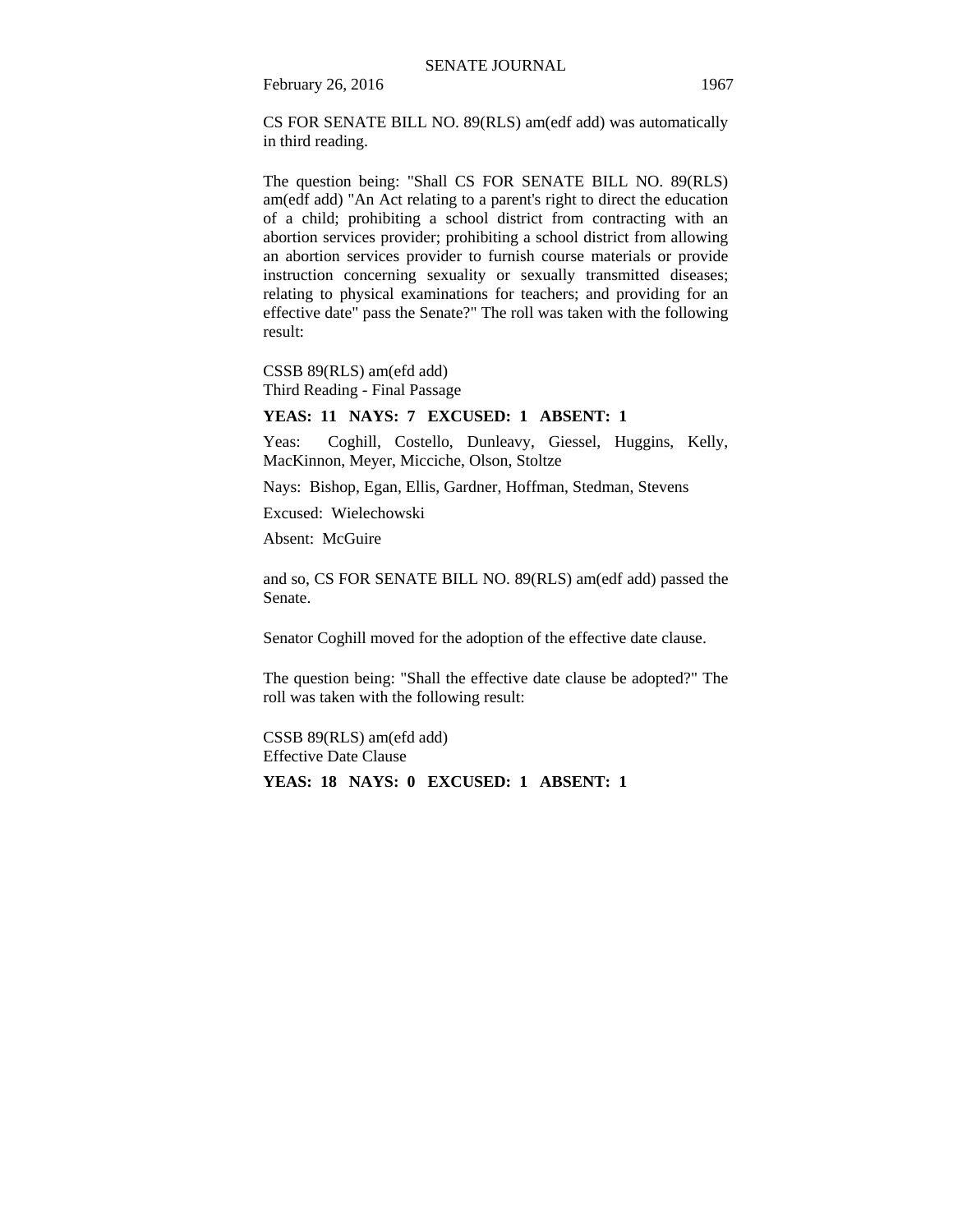Yeas: Bishop, Coghill, Costello, Dunleavy, Egan, Ellis, Gardner, Giessel, Hoffman, Huggins, Kelly, MacKinnon, Meyer, Micciche, Olson, Stedman, Stevens, Stoltze

Excused: Wielechowski

Absent: McGuire

and so, the effective date clause was adopted.

Senator Olson gave notice of reconsideration.

### **Citations**

Commemorating - Stephen Edmond Mills Alaska Aviation Museum Hall of Fame Representative(s) Hawker Senator(s) Giessel, Meyer, Bishop, Coghill, Costello, Dunleavy, Egan,

Ellis, Gardner, Hoffman, Huggins, Kelly, MacKinnon, McGuire, Micciche, Olson, Stedman, Stevens, Stoltze, Wielechowski

Honoring - Hugh Neff 2016 Yukon Quest Champion Senator(s) Bishop, Meyer, Coghill, Costello, Dunleavy, Egan, Ellis, Gardner, Giessel, Hoffman, Huggins, Kelly, MacKinnon, McGuire, Micciche, Olson, Stedman, Stevens, Stoltze, Wielechowski

Honoring - Valdez High School Girls Volleyball Team 2015 3A State Champions

Senator(s) Dunleavy, Meyer, Bishop, Coghill, Costello, Egan, Ellis, Gardner, Giessel, Hoffman, Huggins, Kelly, MacKinnon, McGuire, Micciche, Olson, Stedman, Stevens, Stoltze, Wielechowski Representative(s) Colver

Honoring - University of Alaska Anchorage 2015-2016 Seawolf Debate Program

Senator(s) Giessel, Meyer, Bishop, Coghill, Costello, Dunleavy, Egan, Ellis, Gardner, Hoffman, Huggins, Kelly, MacKinnon, McGuire, Micciche, Olson, Stedman, Stevens, Stoltze, Wielechowski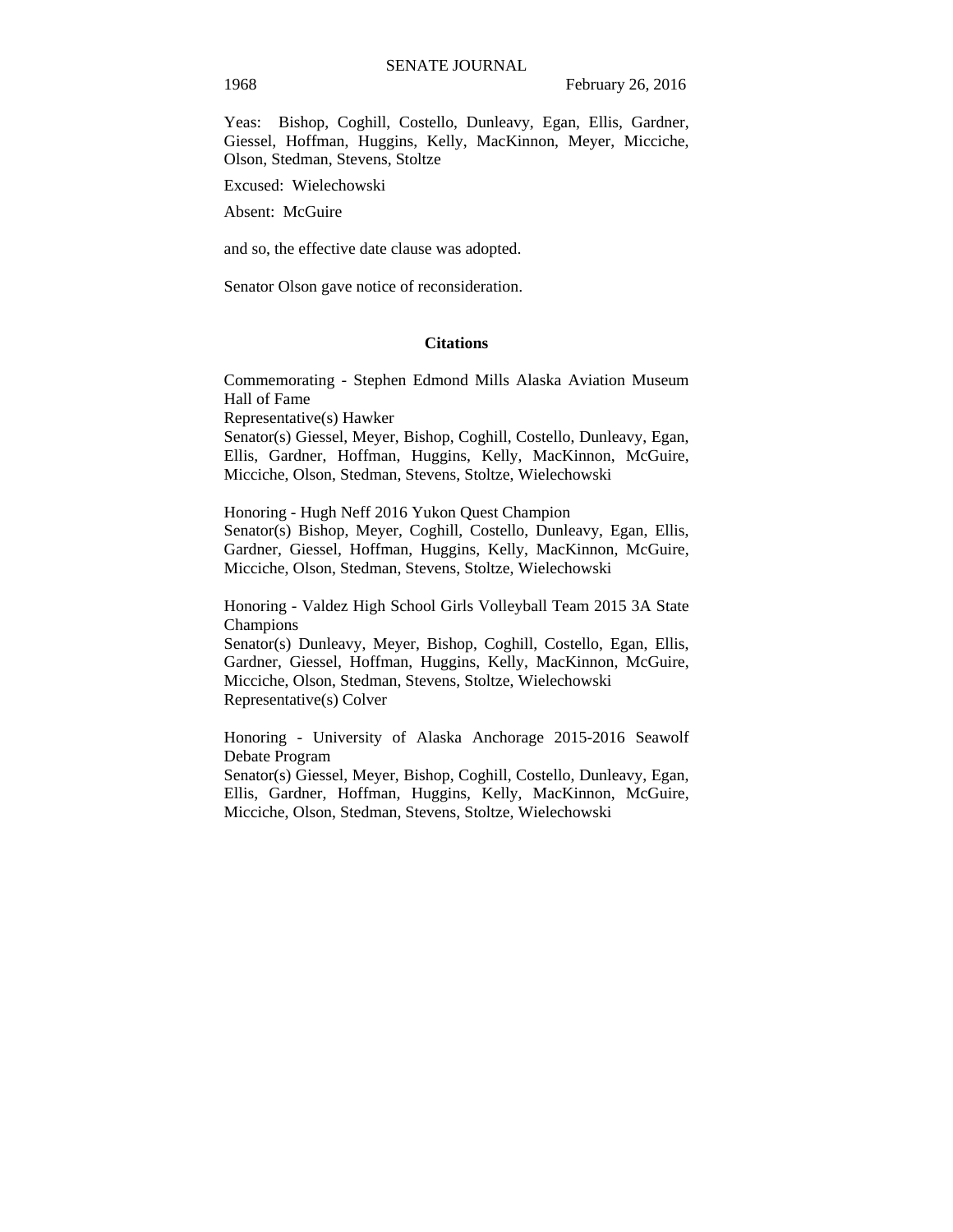Honoring - Dick and Lavelle Betz Alaska Aviation Museum Hall of Fame

Representative(s) Hawker

Senator(s) Giessel, Meyer, Bishop, Coghill, Costello, Dunleavy, Egan, Ellis, Gardner, Hoffman, Huggins, Kelly, MacKinnon, McGuire, Micciche, Olson, Stedman, Stevens, Stoltze, Wielechowski

Honoring - Harold Esmailka Alaska Aviation Museum Hall of Fame Representative(s) Hawker

Senator(s) Giessel, Meyer, Bishop, Coghill, Costello, Dunleavy, Egan, Ellis, Gardner, Hoffman, Huggins, Kelly, MacKinnon, McGuire, Micciche, Olson, Stedman, Stevens, Stoltze, Wielechowski

In Memoriam - Robert B. Turkington Senator(s) Stevens, Meyer, Bishop, Coghill, Costello, Dunleavy, Egan, Ellis, Gardner, Giessel, Hoffman, Huggins, Kelly, MacKinnon, McGuire, Micciche, Olson, Stedman, Stoltze, Wielechowski Representative(s) Seaton

In Memoriam - Stanley Ralph Harrington

Senator(s) Stevens, Meyer, Bishop, Coghill, Costello, Dunleavy, Egan, Ellis, Gardner, Giessel, Hoffman, Huggins, Kelly, MacKinnon, McGuire, Micciche, Olson, Stedman, Stoltze, Wielechowski Representative(s) Seaton

Senator Coghill moved and asked unanimous consent that the citations be adopted. Without objection, the citations were adopted and referred to the Secretary for transmittal.

### **Unfinished Business**

In accordance with AS 24.20.650(b)(4), President Meyer made the following appointment:

**Joint Armed Services Committee**  Jerry Beasley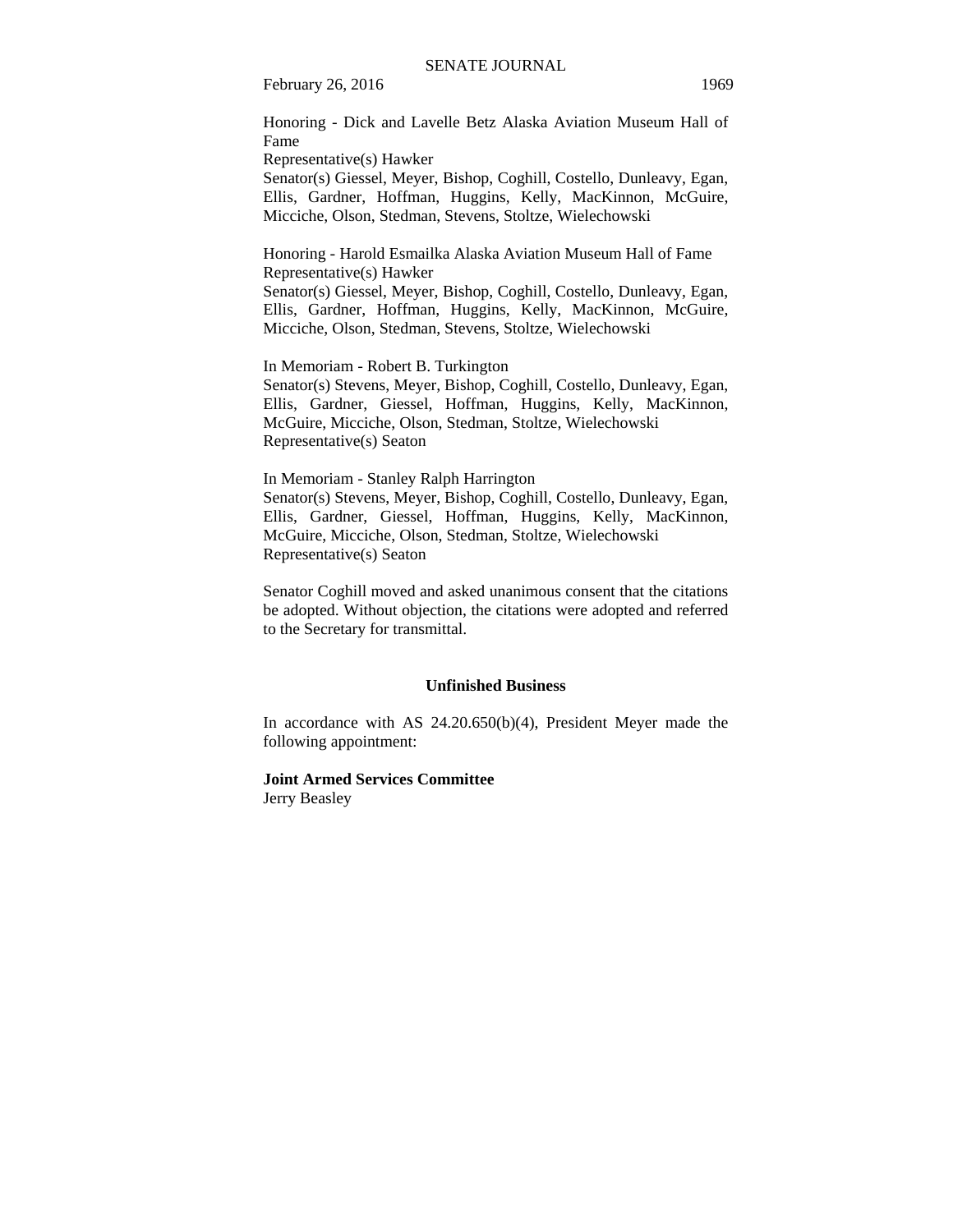### **SB 197**

Senator Giessel moved and asked unanimous consent to be shown as a cosponsor on SENATE BILL NO. 197 "An Act relating to motor vehicle franchises, motor vehicle transactions, motor vehicle dealers, motor vehicle manufacturers, and motor vehicle distributors." Without objection, it was so ordered.

#### **SB 74**

Senators Micciche, Bishop, MacKinnon, Hoffman moved and asked unanimous consent to be shown as cosponsors on SENATE BILL NO. 74 "An Act relating to permanent fund dividends; relating to a medical assistance reform program; establishing a personal health savings account program for medical assistance recipients; relating to the duties of the Department of Health and Social Services; establishing medical assistance demonstration projects; and relating to a study by the Department of Health and Social Services." Without objection, it was so ordered.

### **Reconsideration of Senate Bills**

### **SB 89**

Senator Dunleavy moved and asked unanimous consent that the reconsideration on CS FOR SENATE BILL NO. 89(RLS) am(efd add) "An Act relating to a parent's right to direct the education of a child; prohibiting a school district from contracting with an abortion services provider; prohibiting a school district from allowing an abortion services provider to furnish course materials or provide instruction concerning sexuality or sexually transmitted diseases; relating to physical examinations for teachers; and providing for an effective date" be taken up. Senator Gardner objected.

The question being: "Shall the reconsideration be taken up the same day?" The roll was taken with the following result:

CSSB 89(RLS) am(efd add) Take Up Reconsideration Same Day?

**YEAS: 12 NAYS: 6 EXCUSED: 1 ABSENT: 1**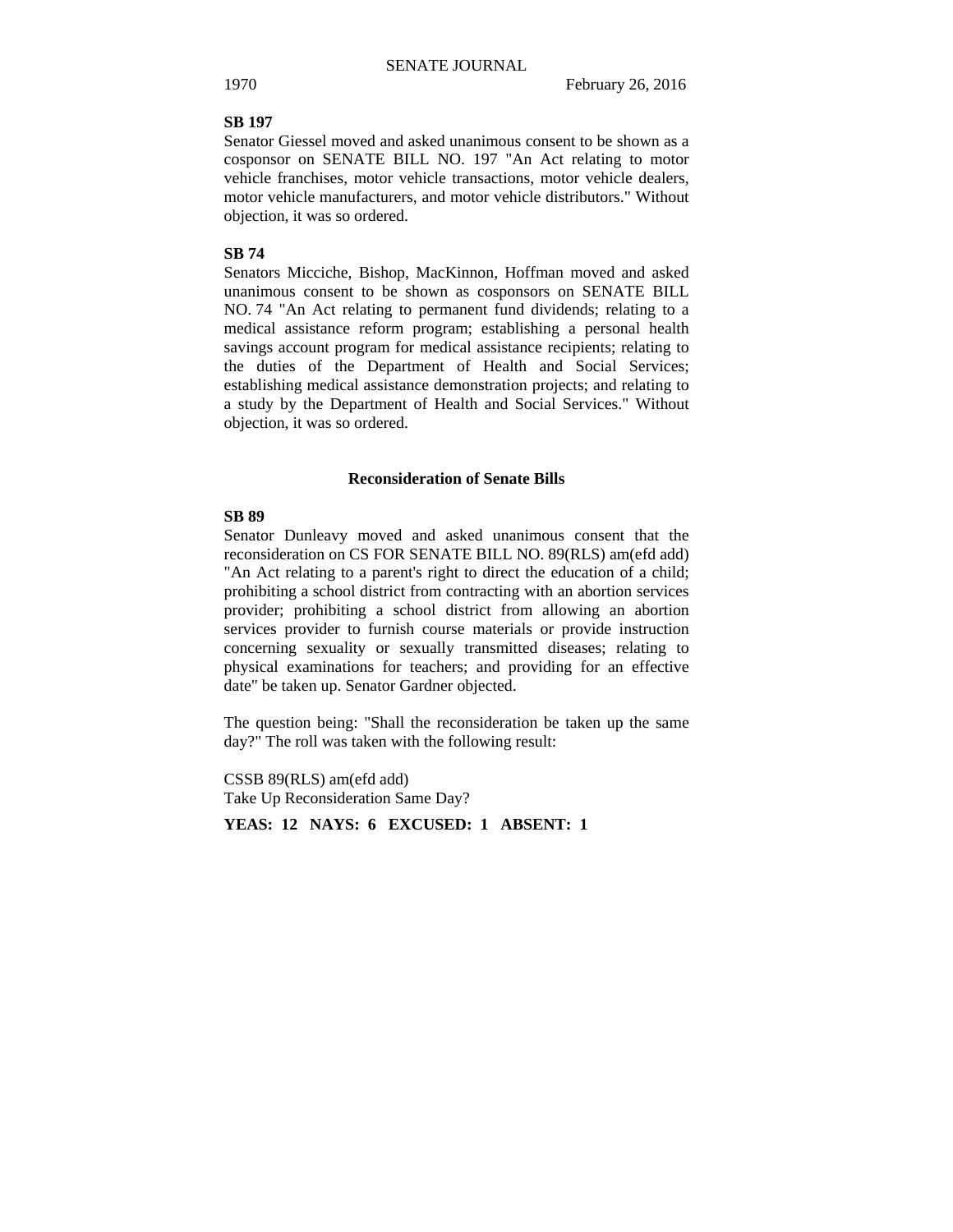Yeas: Coghill, Costello, Dunleavy, Giessel, Hoffman, Huggins, Kelly, MacKinnon, Meyer, Micciche, Olson, Stoltze

Nays: Bishop, Egan, Ellis, Gardner, Stedman, Stevens

Excused: Wielechowski

Absent: McGuire

and so, the motion failed.

### **Announcements**

Announcements are at the end of the journal.

# **Adjournment**

Senator Coghill moved and asked unanimous consent that the Senate stand in adjournment until 10:30 a.m., February 29, 2016. Without objection, the Senate adjourned at 11:10 a.m.

> Liz Clark Secretary of the Senate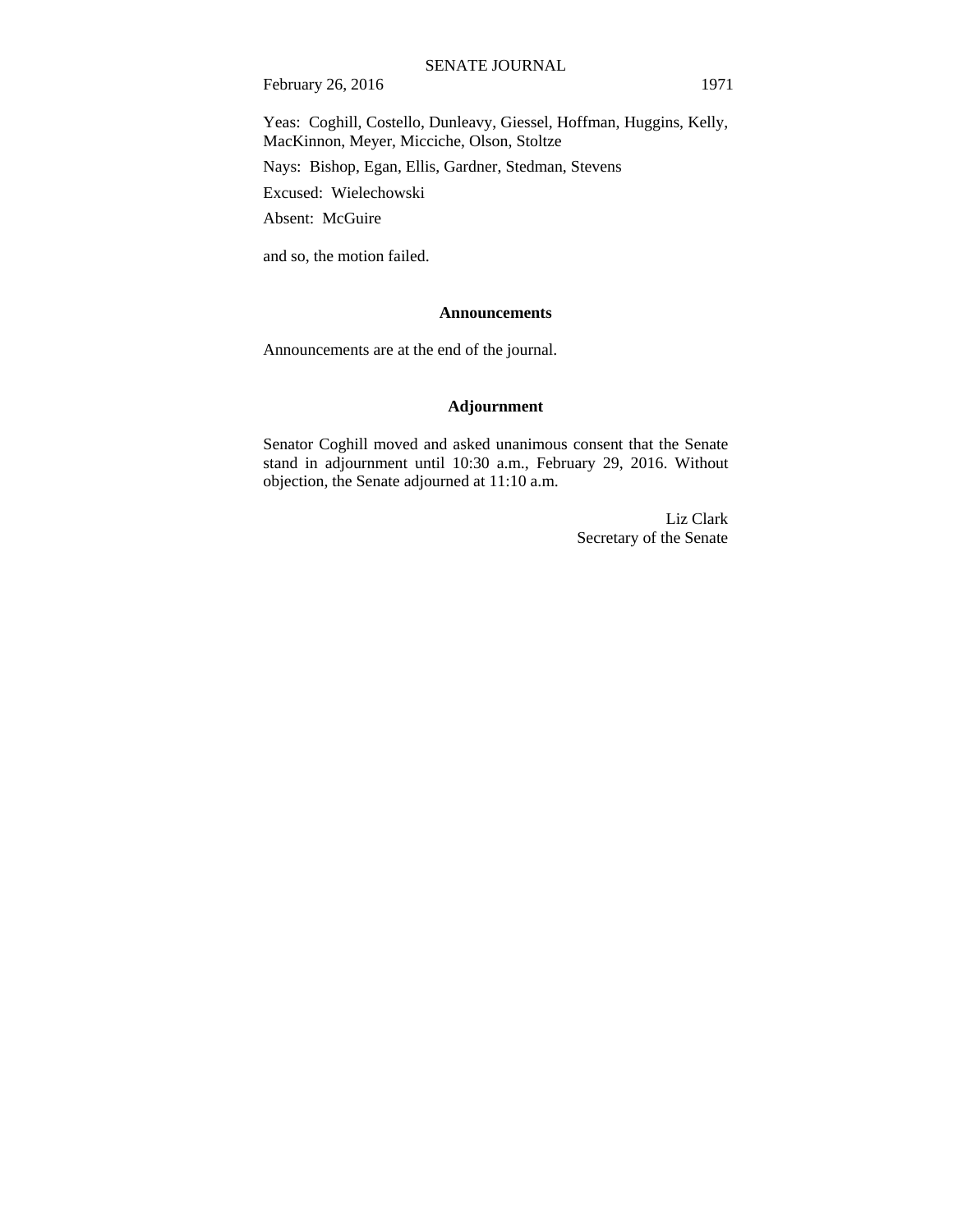#### **Announcements**

Americans with Disabilities Act Notice - Persons with disabilities who require special accommodation or alternative communication formats to access committee meetings may contact the appropriate committee office or the Legislative Information Office in their community. Reasonable advance notice is needed to accommodate the request. For further information, call the ADA Coordinator at 465-3854 Voice/465-4980 TDD.

### **STANDING COMMITTEES**

# **COMMUNITY & REGIONAL AFFAIRS**

| Mar 01   | <b>Tuesday</b><br>No Meeting Scheduled  | Beltz 105 (tsbldg) | $3:30$ PM |
|----------|-----------------------------------------|--------------------|-----------|
| Mar $03$ | <b>Thursday</b><br>No Meeting Scheduled | Beltz 105 (tsbldg) | 3:30 PM   |
|          |                                         |                    |           |

### **EDUCATION**

| Mar 01        | <b>Tuesday</b>                                    | <b>Butrovich 205</b> | 3:30 PM   |
|---------------|---------------------------------------------------|----------------------|-----------|
|               | HB 107 BD OF REGENTS REGIONAL RESIDENCY OUALIF.   |                      |           |
|               | -- Public Testimony --                            |                      |           |
| $+$           | SB 191 LIMIT ABORTION SERV. PROVIDERS IN SCHOOLS  |                      |           |
| $+$           | Bills Previously Heard/Scheduled                  |                      |           |
|               |                                                   |                      |           |
|               |                                                   |                      |           |
| <b>Mar 03</b> | <b>Thursday</b>                                   | <b>Butrovich 205</b> | $3:30$ PM |
|               | $+=$ SB 84 LANG. IMMERSION SCHOOLS/TEACHER CERTS. |                      |           |
|               | -- Public Testimony --                            |                      |           |
| $+$           | <b>Bills Previously Heard/Scheduled</b>           |                      |           |

### **FINANCE**

| <b>Feb 26</b> | Friday               | <b>Senate Finance 532</b> | 9:00 AM |
|---------------|----------------------|---------------------------|---------|
|               | No Meeting Scheduled |                           |         |

<sup>+</sup> indicates teleconference

<sup>=</sup> indicates bill previously heard/scheduled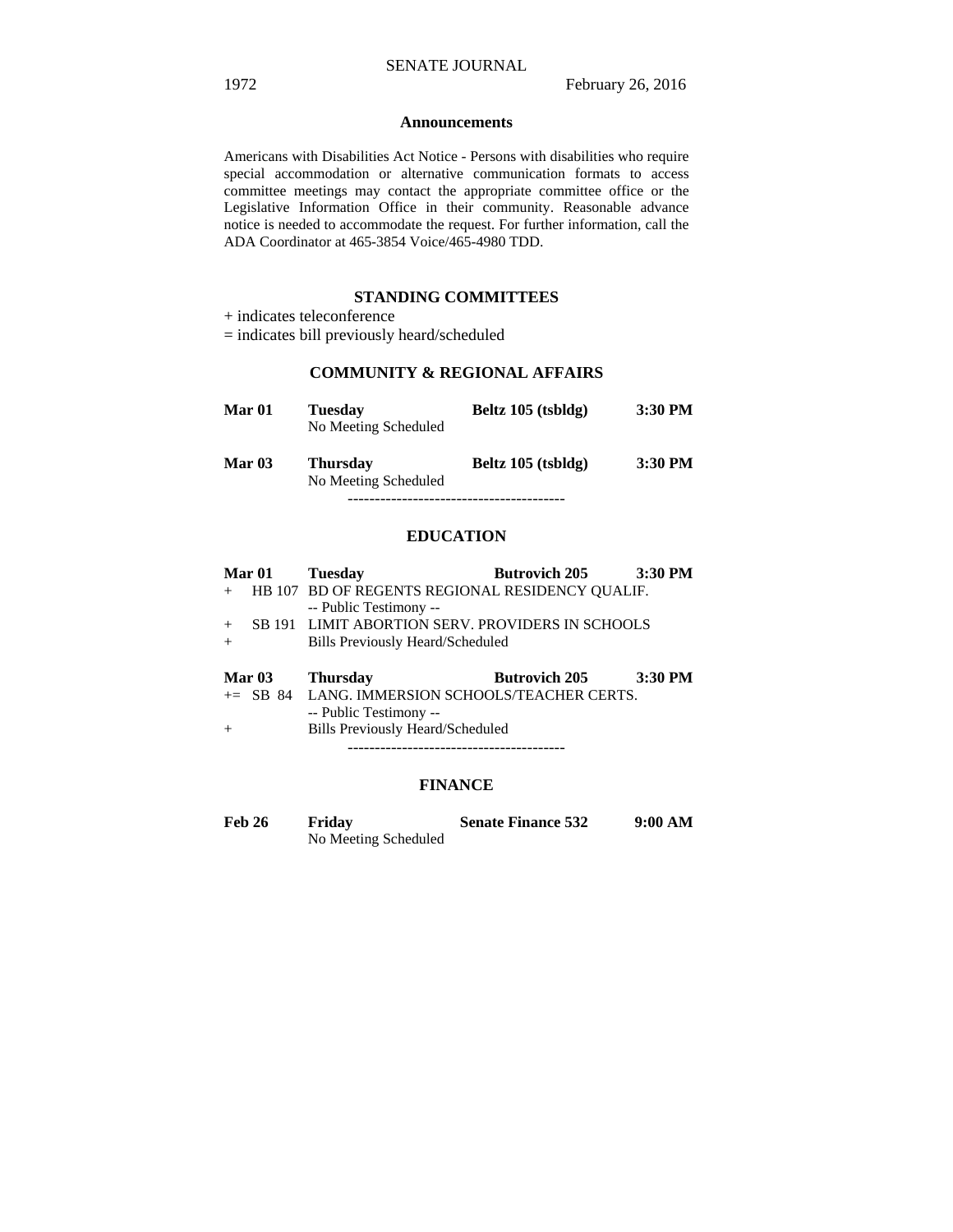# **FINANCE (continued)**

| Feb 29<br>$+$                          | <b>Monday</b><br><b>Bills Previously Heard/Scheduled</b>   | <b>Senate Finance 532</b><br>+= SB 74 MEDICAID REFORM/PFD/HSAS/ER USE/STUDIES  | $9:30 \text{ AM}$ |
|----------------------------------------|------------------------------------------------------------|--------------------------------------------------------------------------------|-------------------|
| Mar <sub>01</sub>                      | <b>Tuesday</b><br>No Meeting Scheduled                     | <b>Senate Finance 532</b>                                                      | 9:00 AM           |
| Mar <sub>02</sub>                      | Wednesday<br>No Meeting Scheduled                          | <b>Senate Finance 532</b>                                                      | 9:00 AM           |
| Mar $03$<br>$+$                        | <b>Thursday</b><br><b>Bills Previously Heard/Scheduled</b> | Senate Finance 532 9:00 AM<br>+= SB 74 MEDICAID REFORM/PFD/HSAS/ER USE/STUDIES |                   |
| Mar <sub>04</sub><br>$+=$ SB 74<br>$+$ | Friday<br>Bills Previously Heard/Scheduled                 | Senate Finance 532 8:30 AM<br>MEDICAID REFORM/PFD/HSAS/ER USE/STUDIES          |                   |
|                                        |                                                            | <b>HEALTH &amp; SOCIAL SERVICES</b>                                            |                   |
| <b>Feb 26</b>                          | Friday<br>No Meeting Scheduled                             | <b>Butrovich 205</b>                                                           | 1:30 PM           |

|               | TO MEETING SCHEDULED                  |                      |           |
|---------------|---------------------------------------|----------------------|-----------|
| <b>Feb 29</b> | <b>Monday</b><br>No Meeting Scheduled | <b>Butrovich 205</b> | $1:30$ PM |
| <b>Mar 02</b> | Wednesday<br>No Meeting Scheduled     | <b>Butrovich 205</b> | $1:30$ PM |
| Mar 04        | Friday<br>No Meeting Scheduled        | <b>Butrovich 205</b> | $1:30$ PM |
|               |                                       |                      |           |

# **JUDICIARY**

| Feb 26 | Friday               | Beltz 105 (tsbldg) | 1:30 PM |
|--------|----------------------|--------------------|---------|
|        | No Meeting Scheduled |                    |         |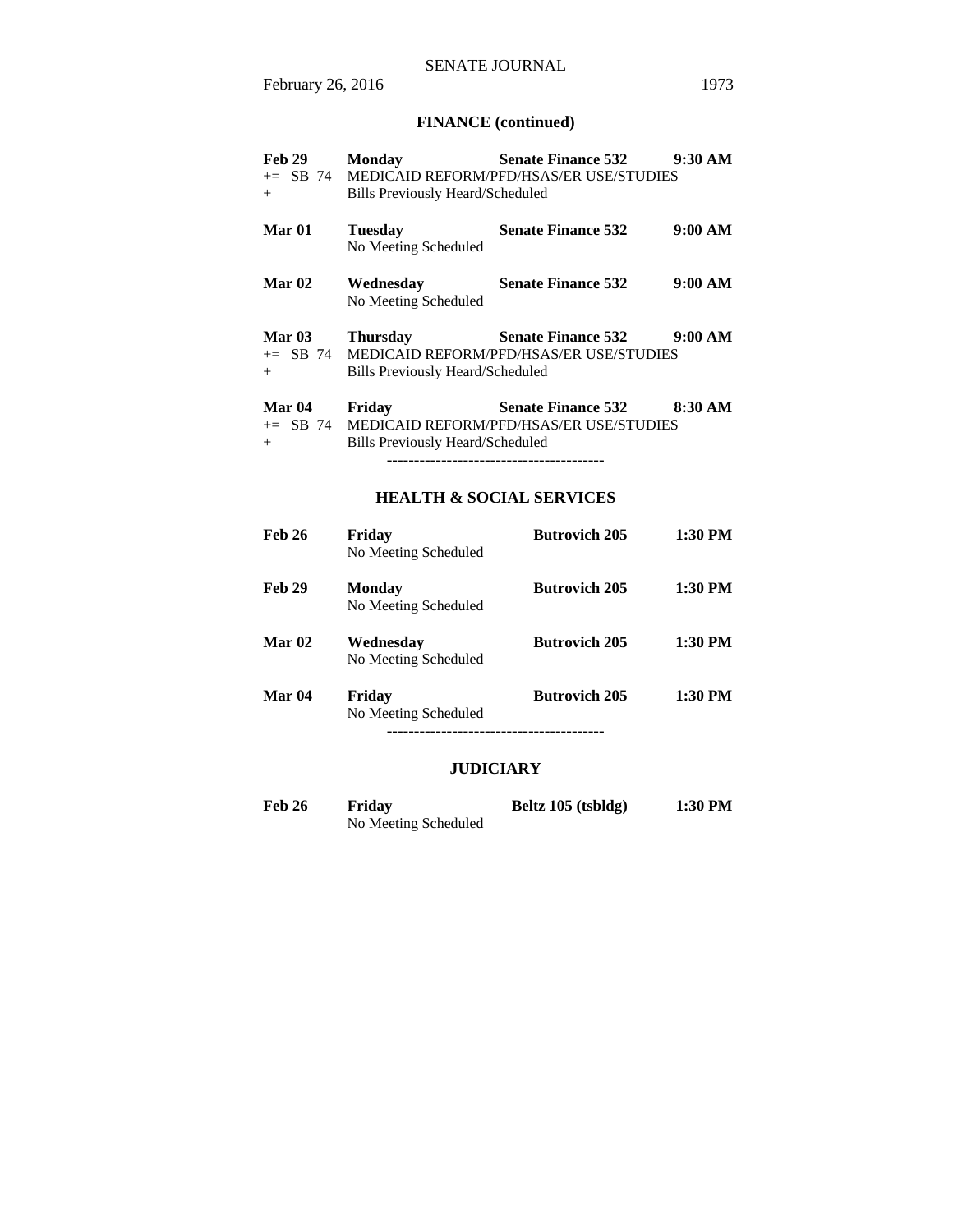# **JUDICIARY (continued)**

| <b>Feb 29</b><br>$+$<br>$^{+}$      | <b>Monday</b><br>SB 174 REG. OF FIREARMS/KNIVES BY UNIV. OF AK<br><b>Bills Previously Heard/Scheduled</b><br>-- Public Testimony --                           | Beltz 105 (tsbldg)   | 1:30 PM |
|-------------------------------------|---------------------------------------------------------------------------------------------------------------------------------------------------------------|----------------------|---------|
| <b>Mar 02</b><br>$+$<br>$^{+}$      | Wednesday<br>SB 112 ADOPTION OF CHILD IN STATE CUSTODY<br>Bills Previously Heard/Scheduled<br>-- Public Testimony --                                          | Beltz 105 (tsbldg)   | 1:30 PM |
| Mar <sub>04</sub>                   | Friday<br>No Meeting Scheduled                                                                                                                                | Beltz 105 (tsbldg)   | 1:30 PM |
|                                     | <b>LABOR &amp; COMMERCE</b>                                                                                                                                   |                      |         |
| <b>Feb 26</b><br>SB 98<br>$+$       | Friday<br>-- Public Testimony --<br>PRESCRIPTION WITHOUT PHYS. EXAM.<br>Uniform Rule 23 Waived                                                                | Beltz 105 (tsbldg)   | 1:30 PM |
| <b>Mar 01</b><br>$\pm$ SB 98<br>$+$ | <b>Tuesday</b><br>PRESCRIPTION WITHOUT PHYS. EXAM.<br><b>Bills Previously Heard/Scheduled</b><br>-- Public Testimony --                                       | Beltz 105 (tsbldg)   | 1:30 PM |
| Mar $03$<br>$^{+}$                  | <b>Thursday</b><br>-- Please Note Time Change --<br><b>Bills Previously Heard/Scheduled</b><br>-- Public Testimony --<br>------------------------------------ | Beltz 105 (tsbldg)   | 1:30 PM |
|                                     | <b>RESOURCES</b>                                                                                                                                              |                      |         |
| <b>Feb 26</b>                       | Friday<br>No Meeting Scheduled                                                                                                                                | <b>Butrovich 205</b> | 3:30 PM |
| <b>Feb 29</b><br>$^{+}$             | <b>Monday</b><br>SB 170 DNR FEES FOR GEOLOGICAL SERVICES<br>-- Public Testimony --<br>+= HB 137 HUNT/FISH/TRAP: FEES;LICENSES;EXEMPTIONS                      | <b>Butrovich 205</b> | 3:30 PM |

 -- Public Testimony -- + Bills Previously Heard/Scheduled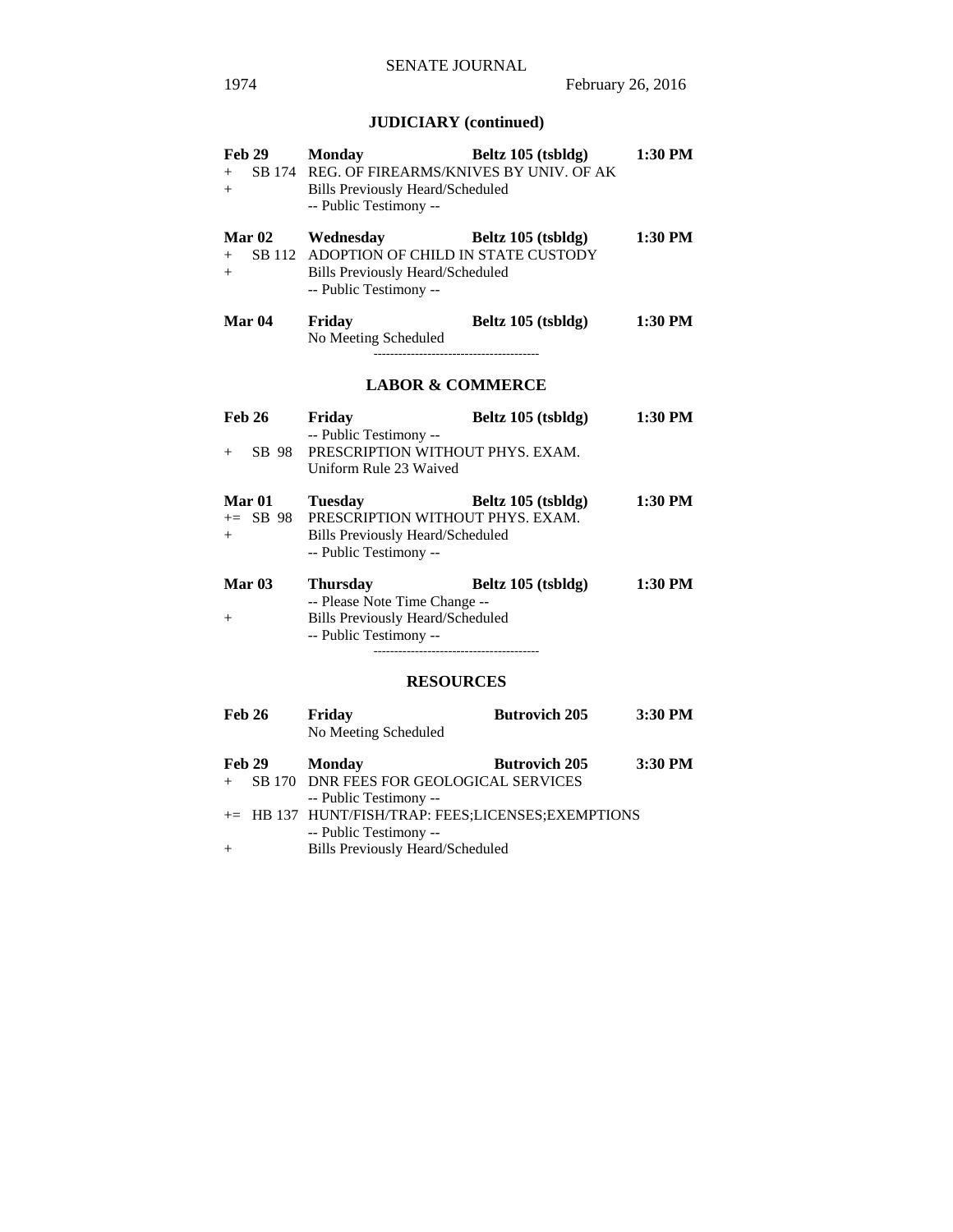# SENATE JOURNAL

# **RESOURCES (continued)**

| Mar <sub>02</sub> | Wednesday                                           | <b>Butrovich 205</b> | 3:30 PM   |
|-------------------|-----------------------------------------------------|----------------------|-----------|
| $+$               | SB 125 LEGISLATIVE MEMBERS OF AGDC BOARD            |                      |           |
|                   | -- Public Testimony --                              |                      |           |
|                   | += HB 100 UREA/AMMONIA/GAS-LIQ FACILITY; TAX CREDIT |                      |           |
|                   | -- Public Testimony --                              |                      |           |
| $^{+}$            | <b>Bills Previously Heard/Scheduled</b>             |                      |           |
|                   |                                                     |                      |           |
|                   |                                                     |                      |           |
| Mar 04            | Friday                                              | <b>Butrovich 205</b> | $3:30$ PM |
|                   | += SB 164 FISH & GAME: OFFENSES;LICENSES;PENALTIES  |                      |           |
|                   | -- Public Testimony --                              |                      |           |
|                   | += SB 172 FISH/SHELLFISH HATCHERY/ENHANCE, PROJECTS |                      |           |
|                   | -- Public Testimony --                              |                      |           |
| $^{+}$            | <b>Bills Previously Heard/Scheduled</b>             |                      |           |

# **STATE AFFAIRS**

| Mar 01            | <b>Tuesday</b>                                       | <b>Butrovich 205</b> | 8:30 AM |  |  |
|-------------------|------------------------------------------------------|----------------------|---------|--|--|
| $+$               | Confirmation on Governor's Appointees:               |                      |         |  |  |
|                   | -- Public Testimony on Appointees --                 |                      |         |  |  |
| $+$               | Alaska Public Offices Commission                     |                      |         |  |  |
|                   | Thomas Temple                                        |                      |         |  |  |
| $+$               | Alaska State Personnel Board                         |                      |         |  |  |
|                   | Dr. Keith Hamilton                                   |                      |         |  |  |
| $+$               | <b>State Commission for Human Rights</b>             |                      |         |  |  |
|                   | Brandon Nakasato                                     |                      |         |  |  |
| $+$               | SCR 20 SEXUAL ASSAULT AWARENESS MONTH: APRIL 2016    |                      |         |  |  |
|                   | -- Public Testimony --                               |                      |         |  |  |
|                   | <b>Presentation by Sponsor</b>                       |                      |         |  |  |
|                   | += SB 91 OMNIBUS CRIM LAW & PROCEDURE; CORRECTIONS   |                      |         |  |  |
| $+$               | Bills Previously Heard/Scheduled                     |                      |         |  |  |
|                   |                                                      |                      |         |  |  |
| Mar <sub>03</sub> | <b>Thursday</b>                                      | <b>Butrovich 205</b> | 8:30 AM |  |  |
| $+=$ SB 91        | <b>OMNIBUS CRIM LAW &amp; PROCEDURE; CORRECTIONS</b> |                      |         |  |  |

+ Bills Previously Heard/Scheduled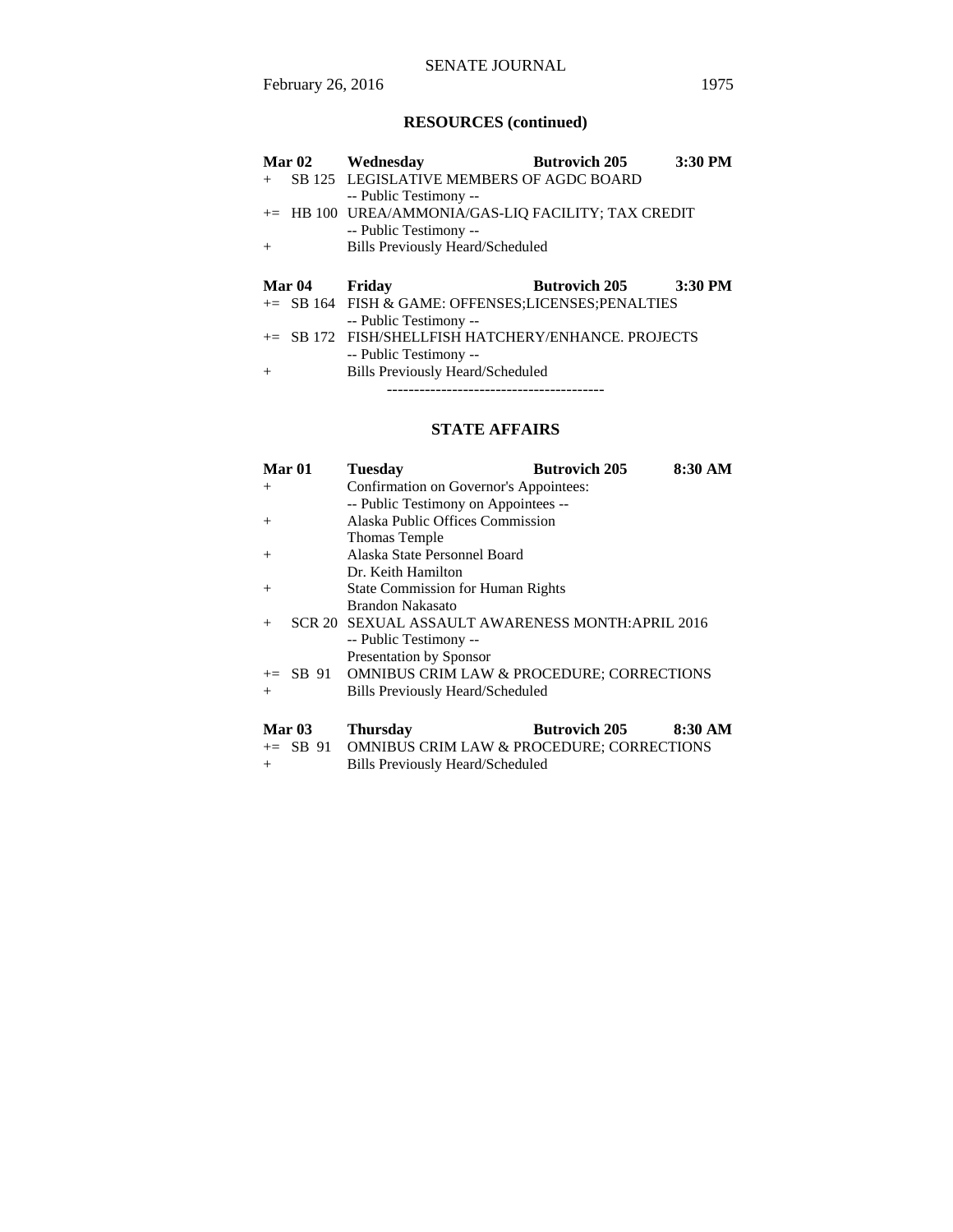# **STATE AFFAIRS (continued)**

| Mar <sub>03</sub> | <b>Butrovich 205</b><br><b>Thursday</b>         | 6:30 PM |  |
|-------------------|-------------------------------------------------|---------|--|
|                   | += SJR 1 CONST AM: GUARANTEE PERM FUND DIVIDEND |         |  |
|                   | -- Public Testimony --                          |         |  |
|                   | Statewide Public Testimony Begins at 6:30 p.m.  |         |  |
|                   | -- Public Testimony Limited to 2 Minutes --     |         |  |
|                   | Limited Number of Off-Net Phone Lines Available |         |  |
|                   | Public Testimony can be Submitted in Writing by |         |  |
|                   | Email: senate.state.affairs@akleg.gov           |         |  |
|                   | or by Fax: 907-465-4928                         |         |  |
| $+$               | <b>Bills Previously Heard/Scheduled</b>         |         |  |
|                   |                                                 |         |  |

# **TRANSPORTATION**

| Mar <sub>01</sub> | <b>Tuesday</b>                       | <b>Butrovich 205</b> | 1:00 PM |
|-------------------|--------------------------------------|----------------------|---------|
|                   | -- Public Testimony on Appointees -- |                      |         |
| $+$               | <b>Confirmation Hearings</b>         |                      |         |
|                   | <b>Board of Marine Pilots:</b>       |                      |         |
|                   | Andrew Mack - Anchorage              |                      |         |
|                   | Tom Rueter - Anchorage               |                      |         |
| Mar <sub>03</sub> | <b>Thursday</b>                      | <b>Butrovich 205</b> | 1:00 PM |
|                   | No Meeting Scheduled                 |                      |         |

# **FINANCE SUBCOMMITTEES**

----------------------------------------

## **ADMINISTRATION**

| <b>Feb 26</b> | Friday                                      | <b>Butrovich 205</b> | 7:30 AM |
|---------------|---------------------------------------------|----------------------|---------|
| $^{+}$        | Department of Administration FY17 Operating |                      |         |
|               | <b>Budget</b>                               |                      |         |
| $+$           | Public Defender Agency                      |                      |         |
|               | Quinlan Steiner, Director                   |                      |         |
| $+$           | Office of Public Advocacy                   |                      |         |
|               | Richard Allen, Director                     |                      |         |
| <b>Mar 03</b> | <b>Thursday</b>                             | <b>Butrovich 205</b> | 5:00 PM |
|               | Department of Administration                |                      |         |
|               | <b>FY17 Operating Budget Closeout</b>       |                      |         |

----------------------------------------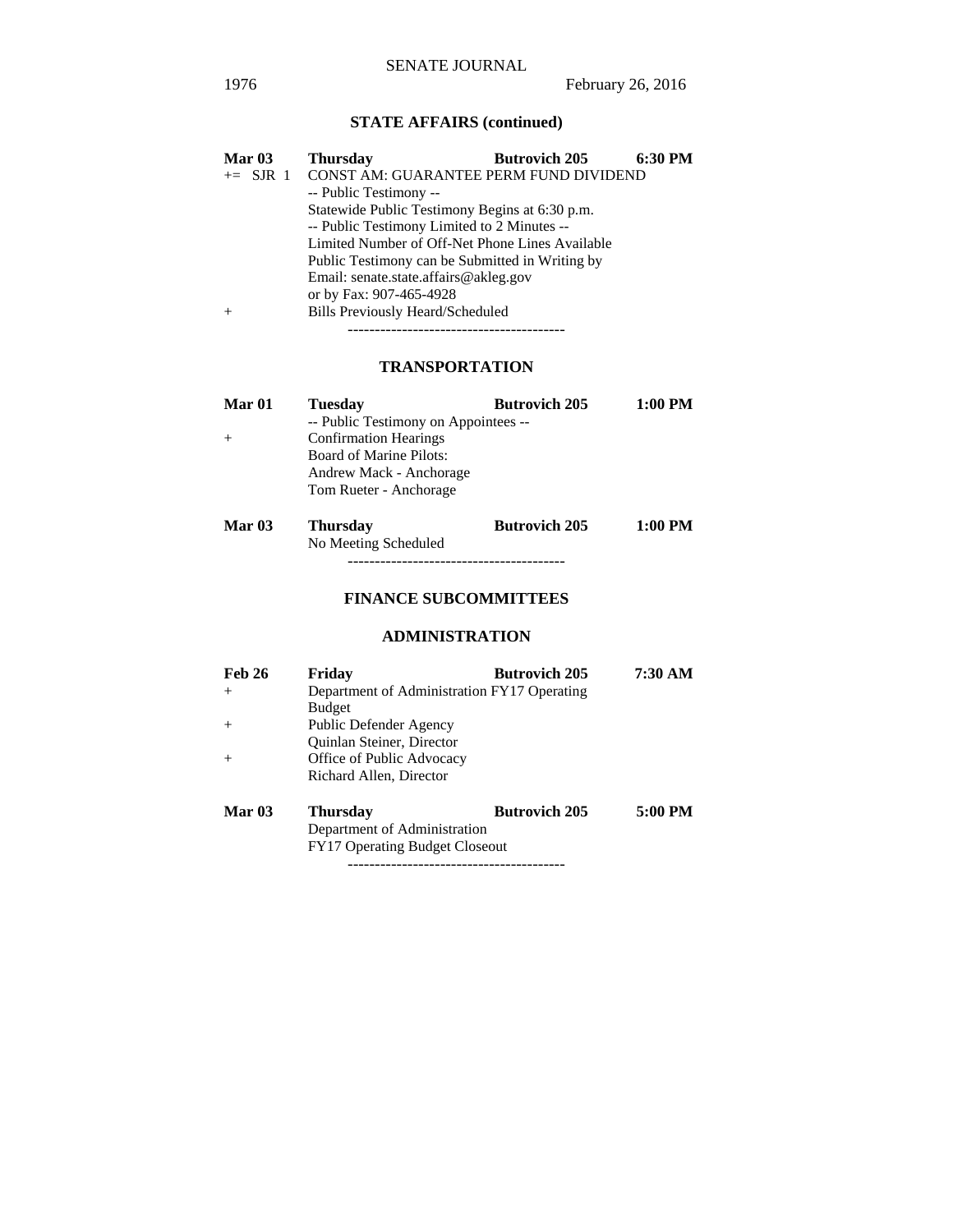# **COMMERCE, COMMUNITY & ECONOMIC DEV**

| Mar 04 | Friday<br><b>Budget Closeout</b>                                    | Beltz 105 (tsbldg) | 9:00 AM |
|--------|---------------------------------------------------------------------|--------------------|---------|
| Mar 10 | <b>Thursday</b><br>-- MEETING CANCELED --<br><b>Budget Closeout</b> | Beltz 105 (tsbldg) | 8:00 AM |
|        |                                                                     | <b>CORRECTIONS</b> |         |

| Mar <sub>01</sub> | <b>Tuesday</b>  | Beltz 105 (tsbldg) | 5:00 PM |
|-------------------|-----------------|--------------------|---------|
|                   | <b>Closeout</b> |                    |         |
|                   |                 |                    |         |

# **EDUCATION & EARLY DEVELOPMENT**

| Mar 04 | Friday                                | <b>Butrovich 205</b>                          | 8:00 AM |
|--------|---------------------------------------|-----------------------------------------------|---------|
| $+$    |                                       | Department of Education and Early Development |         |
|        | <b>FY17 Operating Budget Closeout</b> |                                               |         |
|        |                                       |                                               |         |

# **ENVIRONMENTAL CONSERVATION**

| <b>Mar 04</b> | Friday          | <b>Senate Finance 532</b> | $1:00$ PM |  |  |
|---------------|-----------------|---------------------------|-----------|--|--|
|               | <b>Closeout</b> |                           |           |  |  |
|               |                 |                           |           |  |  |

# **FISH & GAME**

| <b>Mar 02</b> | Wednesday                             | Beltz 105 (tsbldg) | 12:30 PM |
|---------------|---------------------------------------|--------------------|----------|
|               | Department of Fish and Game           |                    |          |
|               | <b>FY17 Operating Budget Closeout</b> |                    |          |
|               |                                       |                    |          |

#### **GOVERNOR**

| Mar $03$ | Thursday                               | <b>Senate Finance 532</b> | 3:30 PM |
|----------|----------------------------------------|---------------------------|---------|
|          | Office of the Governor Budget Closeout |                           |         |
|          |                                        |                           |         |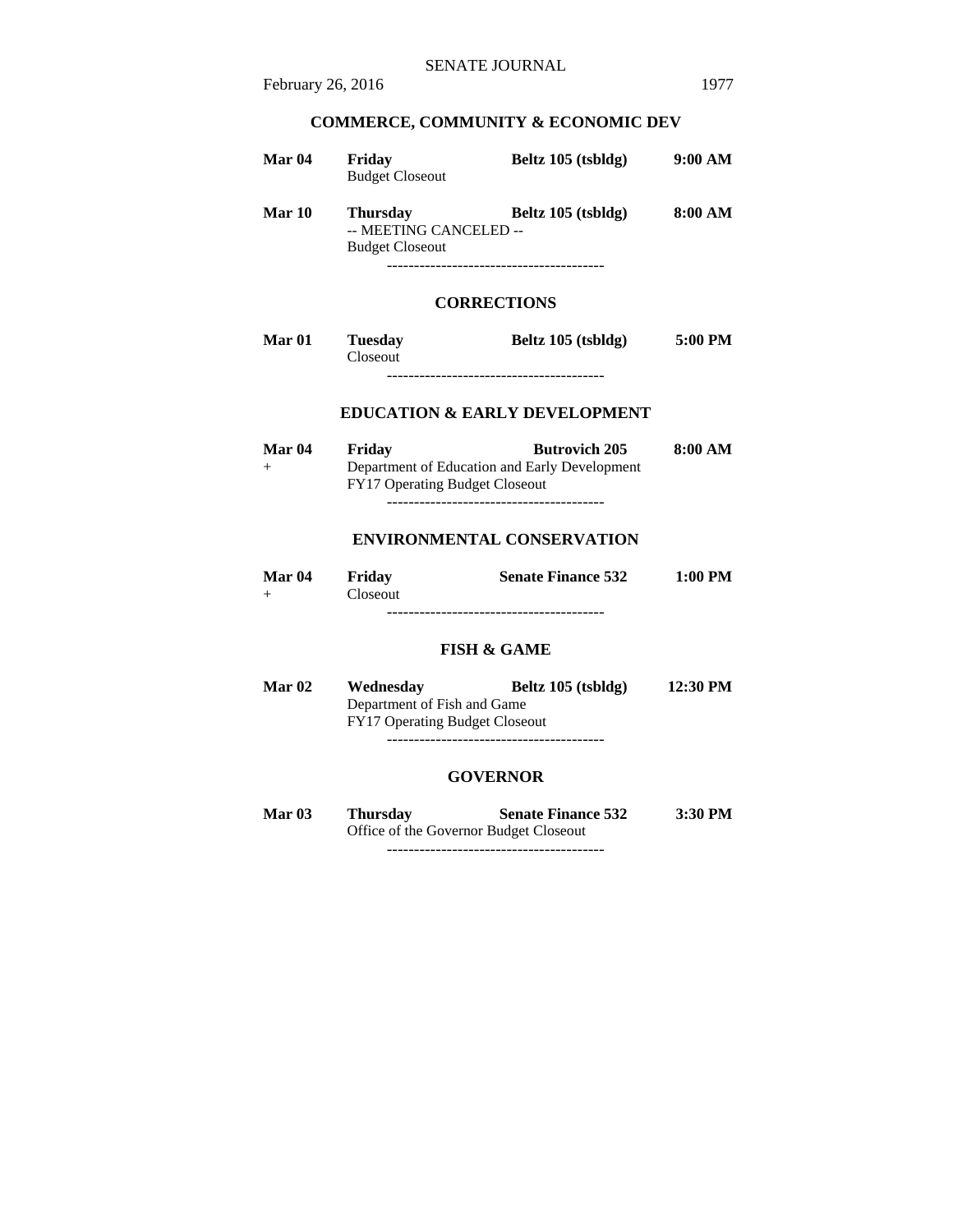# **HEALTH & SOCIAL SERVICES**

| <b>Feb 26</b> | Friday                                 | <b>Butrovich 205</b> | 11:00 AM |  |
|---------------|----------------------------------------|----------------------|----------|--|
|               | Department of Health & Social Services |                      |          |  |
|               | Alaska Pioneer Homes                   |                      |          |  |
|               | Office of Children's Services          |                      |          |  |
|               |                                        |                      |          |  |

Mar 04 Friday Butrovich 205 11:00 AM Department of Health & Social Services Budget Closeout ----------------------------------------

# **JUDICIARY SUBCOMMITTEE**

| Mar <sub>04</sub> | Friday                 | <b>Senate Finance 532</b> | 1:30 PM |
|-------------------|------------------------|---------------------------|---------|
|                   | <b>Budget Closeout</b> |                           |         |
|                   |                        |                           |         |

# **LABOR & WORKFORCE DEVELOPMENT**

| <b>Mar 02</b> | Wednesday                                   | Beltz 105 (tsbldg) | 8:00 AM |
|---------------|---------------------------------------------|--------------------|---------|
|               | Department of Labor & Workforce Development |                    |         |
|               | <b>Budget Closeout</b>                      |                    |         |
|               |                                             |                    |         |

# **LAW**

| Mar 01 | Tuesdav                               | <b>Senate Finance 532</b> | 8:00 AM |
|--------|---------------------------------------|---------------------------|---------|
|        | Department of Law                     |                           |         |
|        | <b>FY17 Operating Budget Closeout</b> |                           |         |
|        |                                       |                           |         |

### **LEGISLATURE**

| <b>Mar 03</b> | <b>Thursday</b>             | <b>Senate Finance 532</b> | $3:45$ PM |
|---------------|-----------------------------|---------------------------|-----------|
|               | Legislature Budget Closeout |                           |           |

----------------------------------------

# **MILITARY & VETERANS' AFFAIRS**

| Mar 04 | Friday                 | Beltz 105 (tsbldg) | 8:00 AM |
|--------|------------------------|--------------------|---------|
|        | <b>Budget Closeout</b> |                    |         |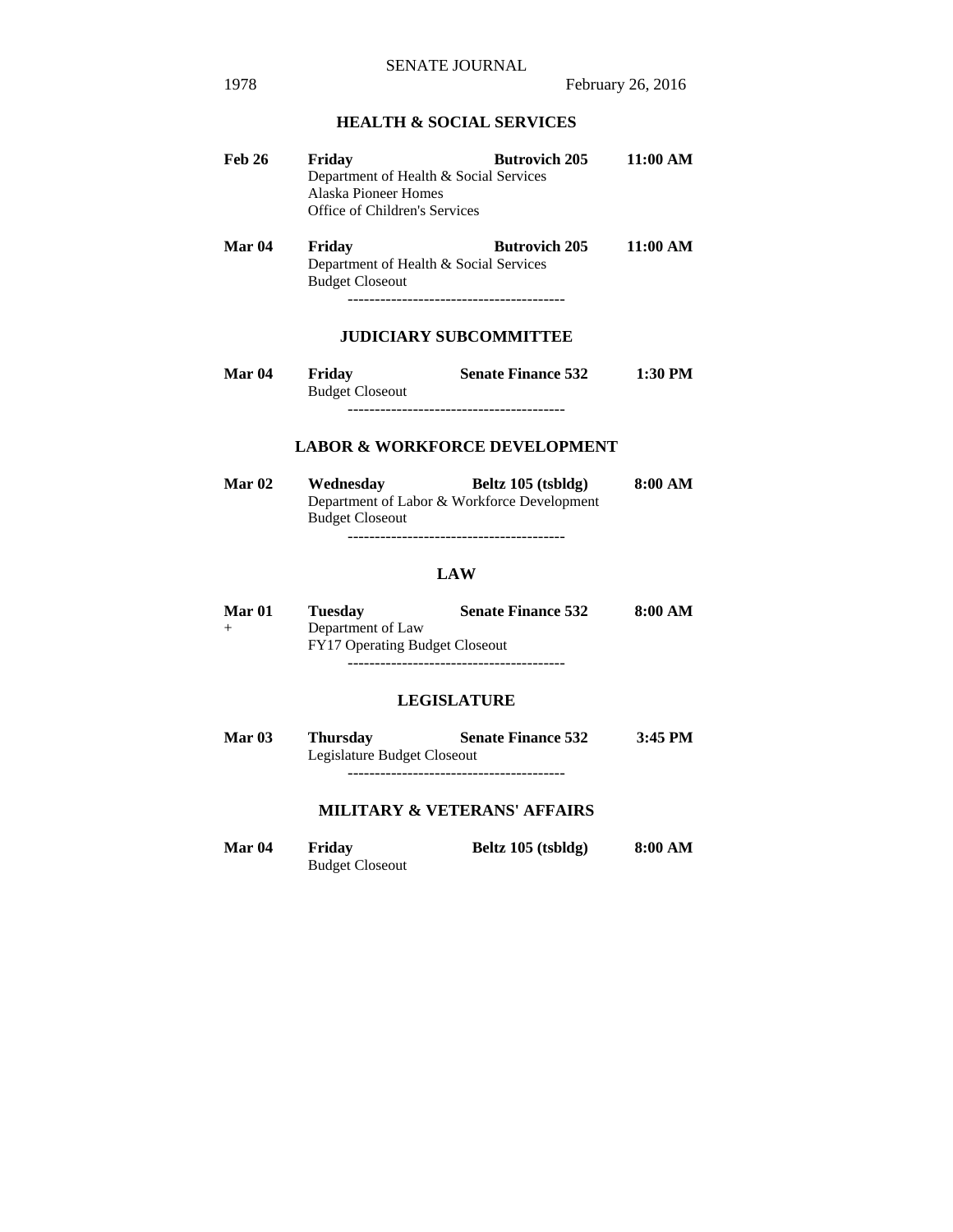# **MILITARY & VETERANS' AFFAIRS (continued)**

| <b>Mar 08</b> | <b>Tuesday</b>         | Beltz 105 (tsbldg) | 8:00 AM |
|---------------|------------------------|--------------------|---------|
|               | -- MEETING CANCELED -- |                    |         |
|               | <b>Budget Closeout</b> |                    |         |
|               |                        |                    |         |

## **NATURAL RESOURCES**

| <b>Mar 03</b> | <b>Thursday</b>                 | Beltz 105 (tsbldg) | 8:00 AM |
|---------------|---------------------------------|--------------------|---------|
|               | Department of Natural Resources |                    |         |
|               | <b>Budget Closeout</b>          |                    |         |
|               |                                 |                    |         |

#### **PUBLIC SAFETY**

| Mar 04 | Friday<br><b>Budget Closeout</b>                              | Beltz 105 (tsbldg) | 8:30 AM |
|--------|---------------------------------------------------------------|--------------------|---------|
| Mar 09 | Wednesday<br>-- MEETING CANCELED --<br><b>Budget Closeout</b> | Beltz 105 (tsbldg) | 8:00 AM |

----------------------------------------

## **REVENUE**

| Mar $03$ | <b>Thursday</b>                       | <b>Senate Finance 532</b> | 8:00 AM |
|----------|---------------------------------------|---------------------------|---------|
| $^{+}$   | Department of Revenue                 |                           |         |
|          | <b>FY17 Operating Budget Closeout</b> |                           |         |
|          |                                       |                           |         |

# **TRANSPORTATION & PUBLIC FACILITIES**

| <b>Mar 03</b> | <b>Thursday</b>                                  | <b>Fahrenkamp 203</b> | 11:00 AM |
|---------------|--------------------------------------------------|-----------------------|----------|
|               | Department of Transportation & Public Facilities |                       |          |
|               | <b>Budget Closeout</b>                           |                       |          |
|               |                                                  |                       |          |

# **UNIVERSITY OF ALASKA**

Feb 29 Monday Senate Finance 532 8:30 AM -- MEETING CANCELED -- Budget Closeout